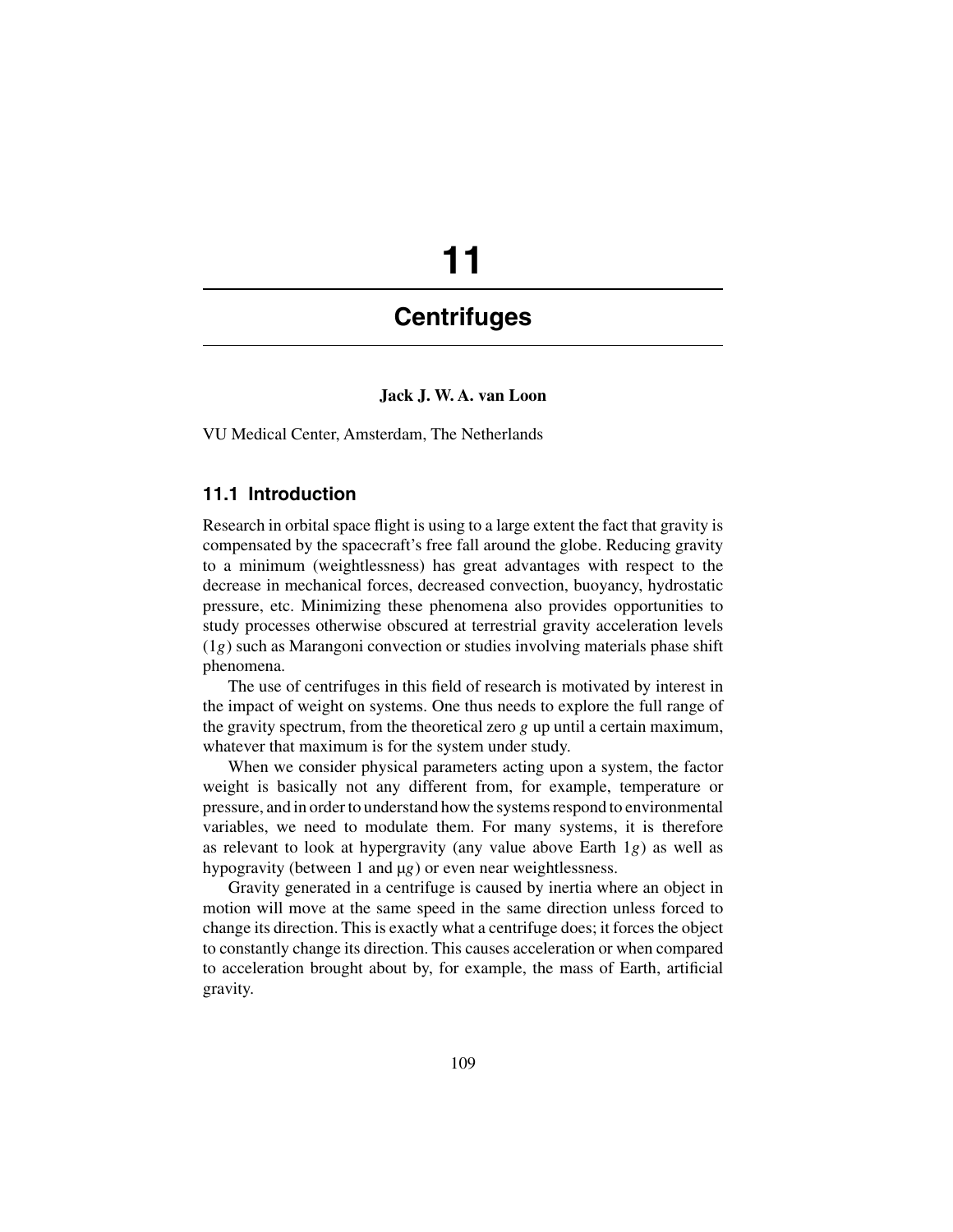In a constantly rotating centrifuge, the object moves with a constant velocity. However, since the orientation is constantly changed, the object is submitted to the centripetal acceleration  $a_c = \omega^2 r$ , where  $\omega$  is the angular velocity (rad s−1) and *r* the centrifuge arm radius. An object thus experiences the centripetal force  $F_c = ma_c = m\omega^2 r$ .

Centrifuges/hypergravity is used in both life and physical sciences. Surely, in the process industry and laboratories, centrifuges are widely applied to separate substances from different specific densities being it particles in liquids, liquids with different specific densities [1] or radioisotopes [2]. Sometimes, centrifuges are even helpful to shed light on geological historical events with biblical significance [3]. In diamond synthesis research, both microgravity [4] and hypergravity [5] are used and both environments have their specific benefits.

Over the years, operating the large-diameter centrifuge (LDC) (Figure 11.1 right [6]) at ESA-ESTEC (Noordwijk, The Netherlands), we have performed experiments in both life and physical sciences' domains. These range from, for example, cell biology [7], plant [8] and animal physiology [9, 10] to granular matter [11], geology/planetary sciences [12], and fluid [13] or plasma physics [14]. In all these studies, the impact of weight was explored from 1 up to 20*g*. Doing so, one could also try to explore the influence of gravity at lower *g* levels by extrapolating the hypergravity data. Such extrapolation has been proposed earlier via the so-called gravity



**Figure 11.1** Two examples of research centrifuges. *Left* The medium-diameter centrifuge for artificial gravity research (MidiCAR) is a 40-cm-radius system for (mainly) cell biology research [16]. *Right* The large-diameter centrifuge (LDC) [6] is an 8-meter-diameter system used for life and physical sciences and technological studies. Both centrifuges are located at the TEC-MMG Lab at ESA-ESTEC, Noordwijk, The Netherlands.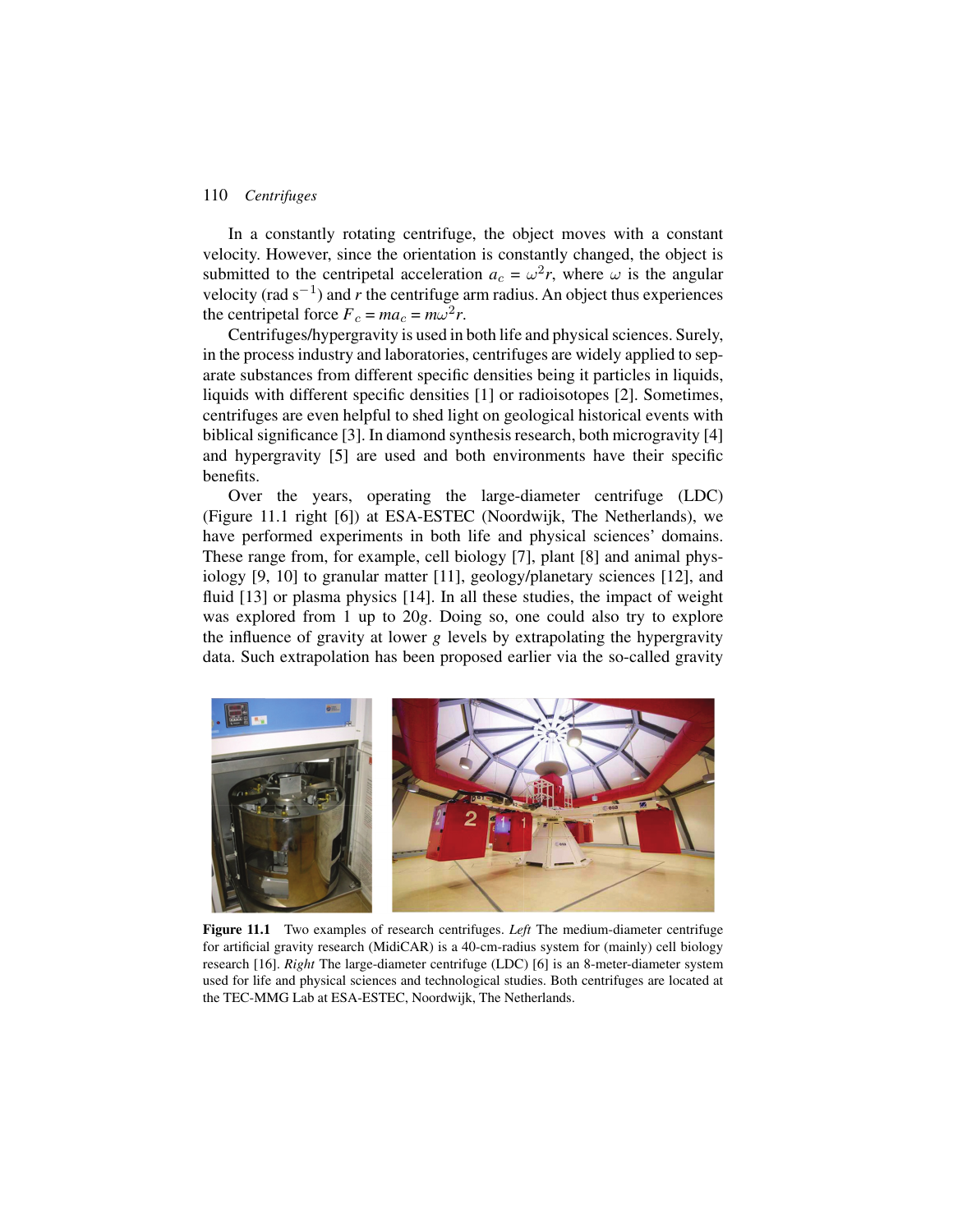continuum [15]. See for a great publication on artificial gravity in human research the book by Clément and Bukley [16].

# **11.2 Artifacts**

# **11.2.1 Coriolis**

One of the side effects, or artifacts, of rotating systems, like gravity generated in a centrifuge, is the Coriolis effect. Some call it the Coriolis force, but actually it is not a force.

These Coriolis accelerations are experienced by objects which move within a rotating system. It is an effect of rotation that contributes to the impurity of gravity generated by the rotating system.

$$
a_{\text{Corliolis}} = (2\upsilon \times \omega)g
$$

where  $a_{Coriolis}$  is the Coriolis acceleration expressed in units of  $g, v$  = velocity of the moving object, and  $\omega$  = angular velocity of the rotating system. When the angular velocity is expressed in revolutions per minute (rpm),

$$
a_{\text{Corliolis}} = (2\pi \nu \times \omega)g.
$$

The extend of the Coriolis effect on a sample depends on the axes along which the object moves with respect to the rotation axes. The largest impact is when the motion of the sample occurs in a plane at a  $90^\circ$  angle with relation to the rotation axes. The impact of the effect is relatively larger in fast rotating systems. Therefore, one likes to work with large-diameter centrifuges in order to keep this variable as small as possible. Two rotating systems with different radii but spinning at similar speeds would generate the same Coriolis accelerations on an object that moved with the same speed within such rotating systems. For more details regarding life sciences, see, for example, van Loon [18], and for physical sciences, see, for example, Battaile et al. [19].

Particularly, in vestibular research, the phenomena of cross-coupled angular acceleration is apparent. This occurs while a person rotates the head in another plain than that of the rotating device. This results in an apparent rotation in a direction unrelated to what is actually happening and is perceived as tumbling, rolling, or yawing. The phenomenon results from simultaneous rotation about two perpendicular axes, and the magnitude of this type of acceleration is the product of the two. Cross-coupled acceleration is one of the main courses of motion sickness in rotating systems. See also Antonutto et al. [20] and Elias et al. [21].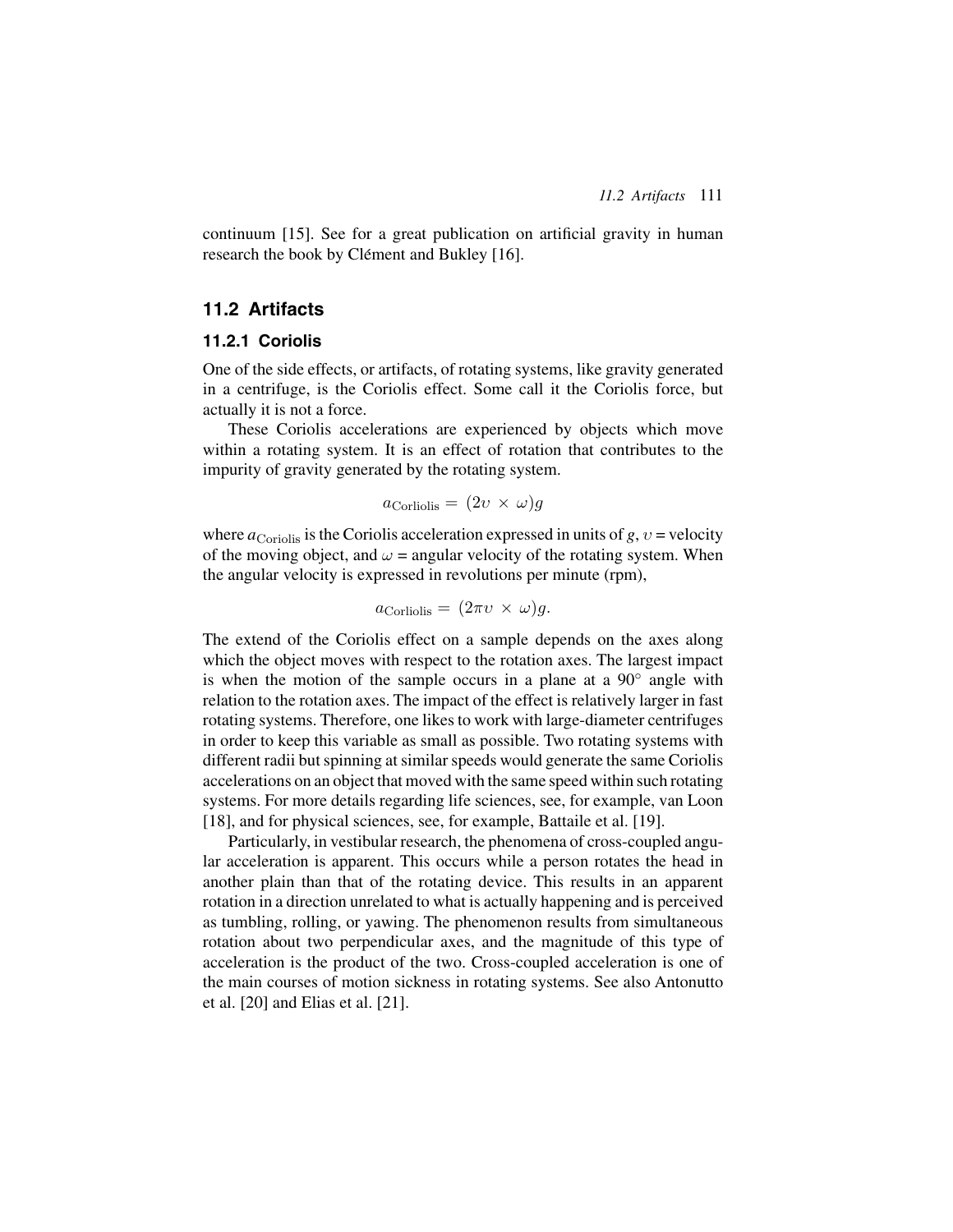#### **11.2.2 Inertial Shear Force**

Another quite common artifact in rotating systems is inertial shear. This effect is mainly experienced by samples that are attached to a flat surface fixed in a centrifuge. Since a centrifuge, clinostat, or RPM is describing curved or round trajectories, also the surfaces used, for example to culture cells, need to be shaped to the same curvature as the rotating device. This means cells on a flat surface in a large-radius rotating system experience less inertial shear as the same cells on the same surface in a smaller-diameter system both generating the same *g*-level. The laterally directed inertial shear confounds the actual centrifugal force which acts perpendicular to a sample. This phenomenon and artifact was identified in 2003 [22]. Although we predicted an impact of this artifact for biological systems, no in situ evidence had been shown until recently. It became clear that using large flat surfaces in a fast rotating system (a clinostat) generated inertial shear forces within the cell layers studied [23].

For completeness, we need to mention that inertial shear force is, however, not restricted to rotating system but should also be taken into account with fast accelerating or decelerating linear systems or in vibration studies.

### **11.2.3 Gravity Gradient**

Besides the inertial shear due to lateral forces, one also has to take into account an artifact in the axial direction: the gravity gradient. A volume exposed to gravity within a centrifuge experiences more acceleration further from the center of rotation. Also here, the larger the centrifuge, the smaller the impact of this artifact. Centrifuges are not only used on-ground but also in-flight. In-flight systems are either used to generate an in-flight 1*g* control in order to discriminate between, for example, launch and operations effects and cosmic radiation [24]. In a facility such as the European Modular Cultivation System (EMCS) tailored for plant studied, full-grown plants will have a huge *g*gradient of +40 and –40 % around the 1*g* center due to its limited radius [24]. This also applies for the application of small-radii human centrifuges that are currently explored as a possible in-flight countermeasure [25]. The gravity gradient in such centrifuges can be as much as over 300 %. Again, large radii would be the credo. A novel and challenging project explores the possible applications for a large ground-based human hypergravity habitat  $(H<sup>3</sup>)$  that focuses on a centrifuge diameter of some 150–200 m. In this  $H<sup>3</sup>$ facility, where humans can live in for periods of weeks or month at constant hypergravity, both the Coriolis and body *g*-gradient are reduced to a minimum [26, 27].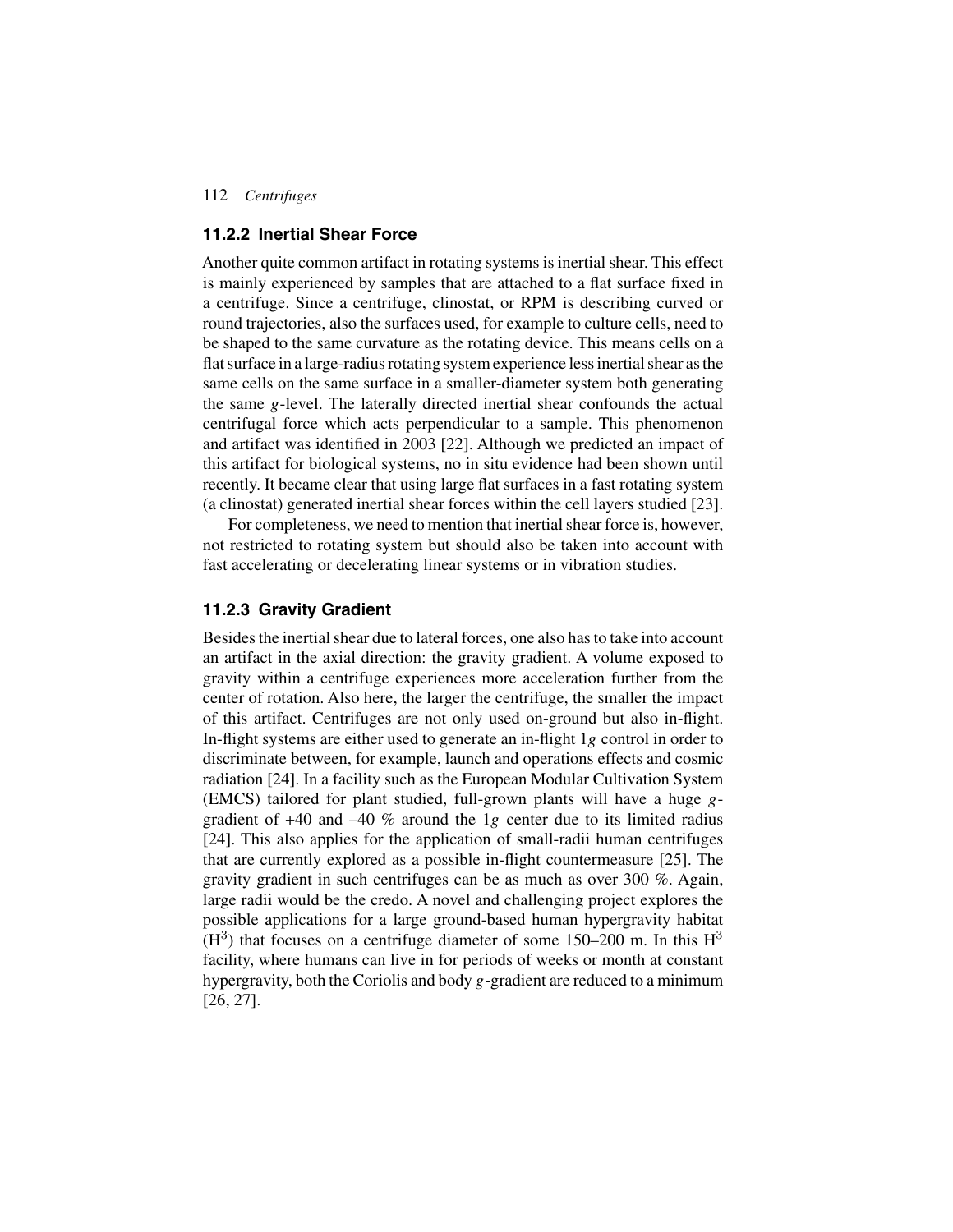

Figure 11.2 View of the outside structure that accommodates the envisaged human hypergravity habitat (H<sup>3</sup>). The H<sup>3</sup> is a large-diameter ( $\sim$ 175 m) ground-based centrifuge where subjects can be exposed to higher *g*-levels for periods up to weeks or months. The  $H<sup>3</sup>$  can be used in preparation for future human exploration programs as well as for regular human physiology research and applications [26, 27]. (*Image*  $\odot$  BERTE bvba/van Loon et al. 2012).

# **11.3 The Reduced Gravity Paradigm (RGP)**

Particularly, in life sciences cells, tissues or whole organisms respond to gravity based on, most likely, their mass and mechanical properties by changes in, for example, morphology. We see this in cells which change their growth, morphology, and extracellular matrix when cultured at high *g* loads (e.g. [28]). Also, the cytoskeleton protein actin is increased at increased *g*-level [29], while actin fiber levels are decreased in real microgravity [30]. In human being, we see an increase in vertebral disk height with decreased gravity loads [31], while disk height decreases with an increased mechanical load [32]. But also in plants, we see an increase in the structural component lignin at higher *g*-levels compared to 1*g* controls [33].

Based on these observations, I would like to introduce the "reduced gravity paradigm (RGP)". The paradigm would provide insight on the changes seen while going into space (from 1*g* to µ*g*) based on the observations while going from hyper-*g* to 1*g* condition.

The premise for this paradigm is that the system under study should have reached some sort of steady state at a higher *g*-level before transferring to a lower *g*-level. In practice, this would imply starting the experiment in a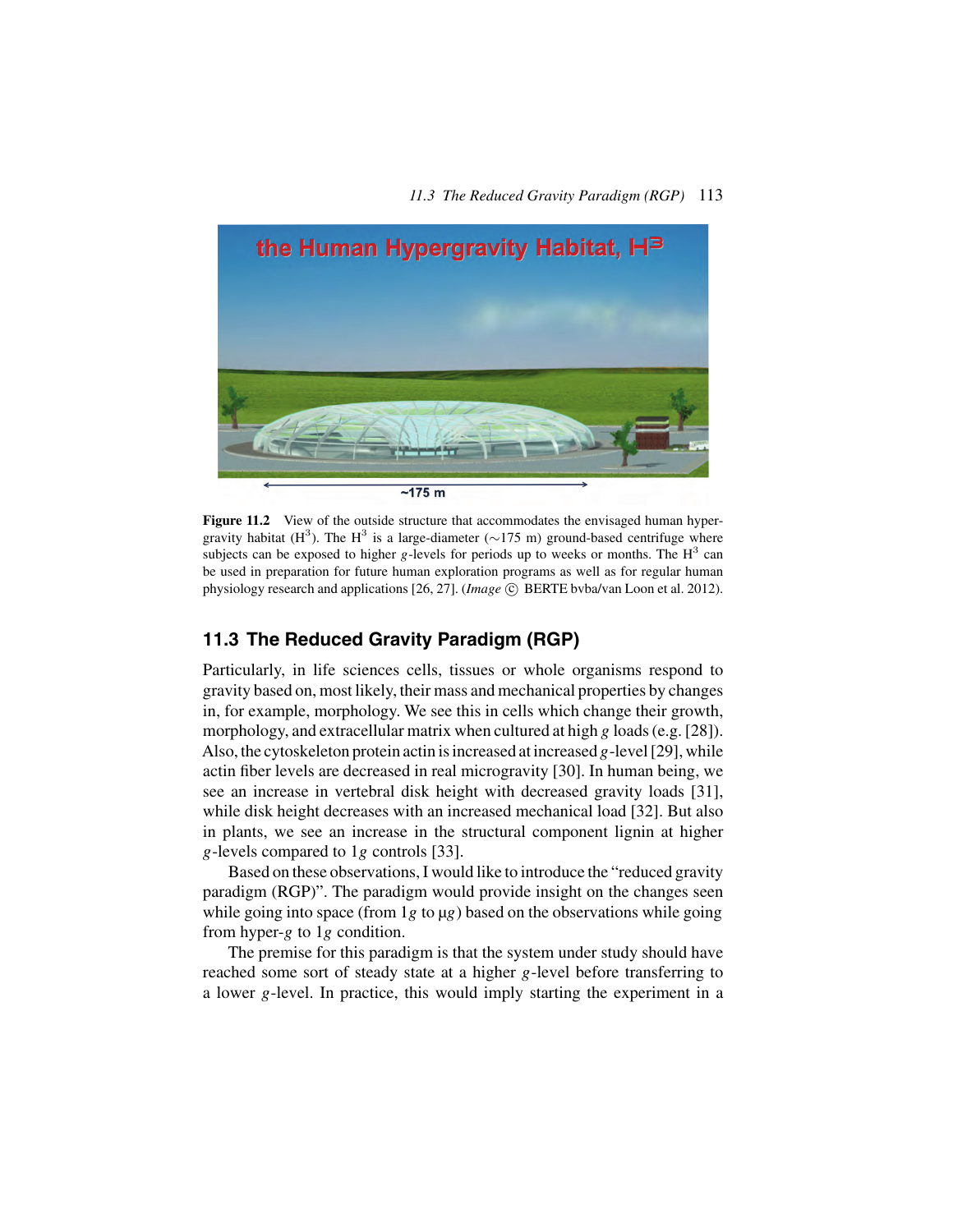centrifuge and after some time stop centrifugation, or reducing the centrifugal force to some level. The sample will adapt to the reduced *g* force. The presumption is that the adaptations during this period are the same, or at least similar, to changes seen while going into real microgravity coming from *terra firma*. Basically, we use centrifuges for microgravity simulation.

A first indication for this paradigm was from a very simple cell biological experiment we did in 2002 where we exposed bone cells to high *g* forces in the MidiCAR centrifuge [34]. After some time, the centrifuge was stopped, and the cells retrieved and fixed. They were analyzed for cell height. From these experiments, we initially concluded that cell heights increased with increasing *g*-levels. However, we expected cell heights to decrease with increasing *g*. To verify this hypothesis, we also conducted a more sophisticated experiment where we measured cell height by means of an atomic force microscope (AFM) accommodated inside a centrifuge. Cell heights were measured while going through three *g*-levels, 1, 2, and 3*g* [35]. The AFM data showed that the cells were indeed flattened at higher *g*-levels, verifying our initial hypothesis. However, this did not explain the initial increase in cell heights from the first experiments. What might have happened is that the cells in the initial study were indeed flattened at high *g* but displayed a kind of overshoot recovery after stopping the centrifuge and before fixation. This response to a reduced gravity might indicate what might happen when cells are exposed to real microgravity.

Such experimental designs could be applied in all fields of research and especially in life sciences where cells and tissues respond, in general, in a more gradual manner than, for example, in purely physical sciences phenomena. Prerequisite for such a "microgravity simulation"—"reduced gravity paradigm" experiment would be that one starts to enter the reduced gravity phase coming from a steady state at a higher *g*-level. The applicability of this RGP is especially useful for relatively rapid processes. In such processes, we can study the response to a lower *g* load, while on slower processes, the signals are fainted by the present 1*g* environment. Many, if not all, hypergravity studies are terminated by quickly stopping the centrifuge after which samples are fixed and processed. One might consider to add some additional groups to hyper-*g* studies and carefully study the readaptation process after the hypergravity loads. The paradigm was introduced at the COSPAR meeting in 2010 [36].

Besides the indication of the RGP by the cell biological experiment mentioned earlier, there has also been a very nice indication of this paradigm from a human physiology study. Quite some astronauts experience motion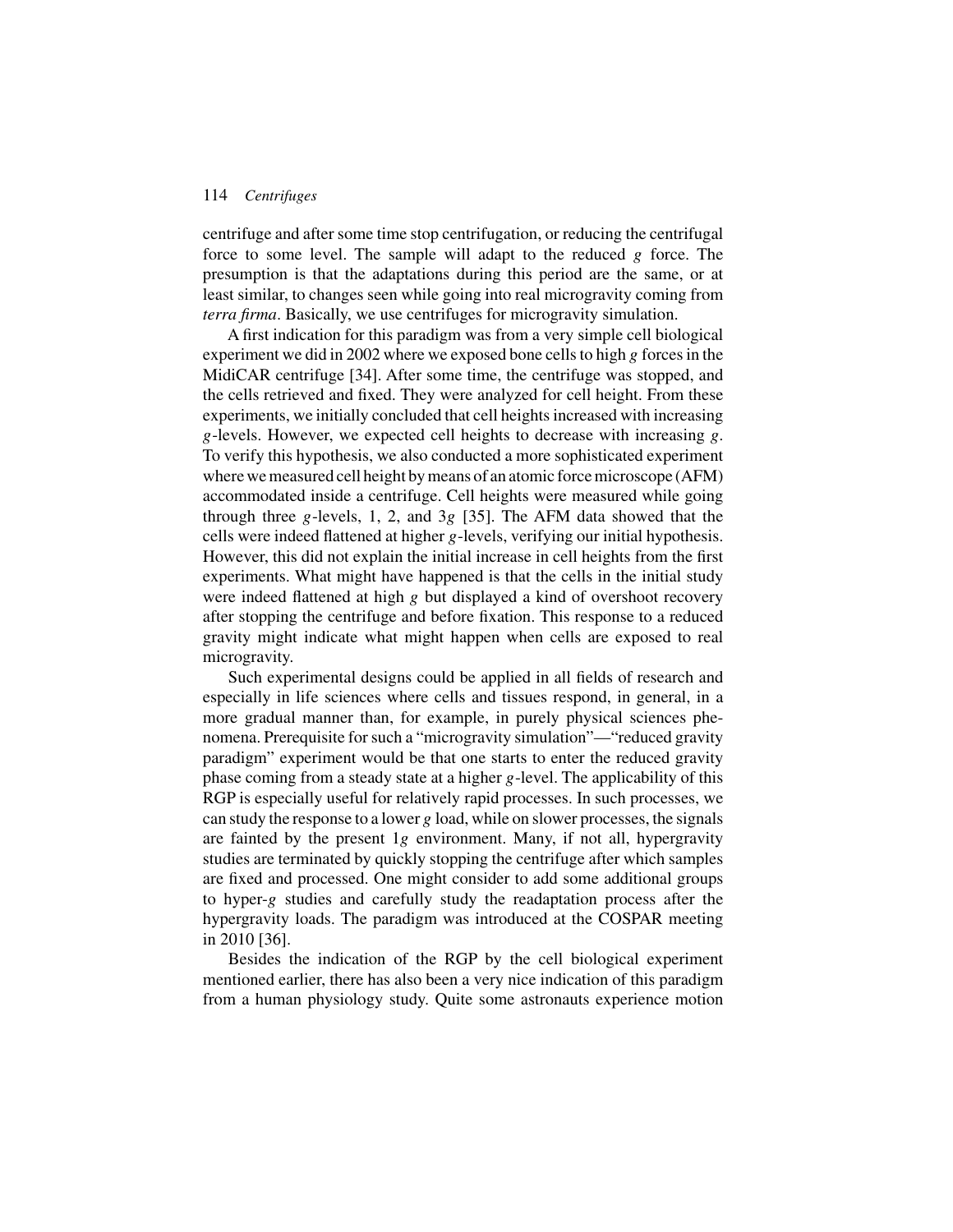sickness symptoms referred to as space adaptation syndrome (SAS). Spacelab-D1 crew members together with researchers from TNO (Soesterberg, The Netherlands) were able to "reproduce" these specific in-flight phenomena by exposing astronauts to a 1.5-h +3*g* supine centrifuge run which evoked a sickness induced by centrifugation (SIC) [37, 38]. It appeared that this SIC protocol very closely resembles the in-flight experience by the crew members. So also here the immediate post-centrifuge period displays phenomena similar or even the same as seen in real microgravity, supporting this reduced gravity paradigm.

This RGP might also shed some light on experiments conducted in parabolic flights where we have a series of cyclings from 1*g* to hyper*g*, to micro-*g* to hyper-*g* and back to 1*g* again. The data gathered in the various gravity stages might be "contaminated" by the previous *g* history. So measuring an effect in micro-*g* might be the actual effect at micro-*g*, but it there might also include some contribution from the transition from ∼1.8*g* to a lower *g* period.

There is quite some debate on the reliability of ground-based facilities to simulate a real microgravity environment. Discussions are focused on the one hand on fluid motions and shear stress within clinostats and RPMs and rotating wall vessels (e.g., [39, 40]) or on the other hand on the impact of the magnetic field in levitation studies (e.g., [41]). The advantage of the reduced gravity paradigm is that such artifacts are not present in such studies, other than possible post-rotation effects. The first indication of the applicability of the RGP or "relative microgravity" in a biological study is shown in a zebra fish study by Aceto et al. [42].

# **References**

- [1] Parker, P.M. *The 2013–2018 World Outlook for Laboratory Centrifuges*. France: ICON Group International Inc., 2013.
- [2] Malonet, J.O. "Centrifugation". *Industrial and Engineering Chemistry* (1948).
- [3] Haigh, S.K. and S.P.G. Madabhushi. "Dynamic Centrifuge Modelling of the Destruction of Sodom and Gomorrah". In Proceedings of International Conference on Physical Modelling in Geotechnics. Newfoundland, Canada: St John's, July, 2002.
- [4] Ishikawa, M., S. Kamei, Y. Sato, N. Fujimori, N. Koshikawa, K. Murakami and T. Suzuki. "A Diagnostic Study of Plasma CDV Under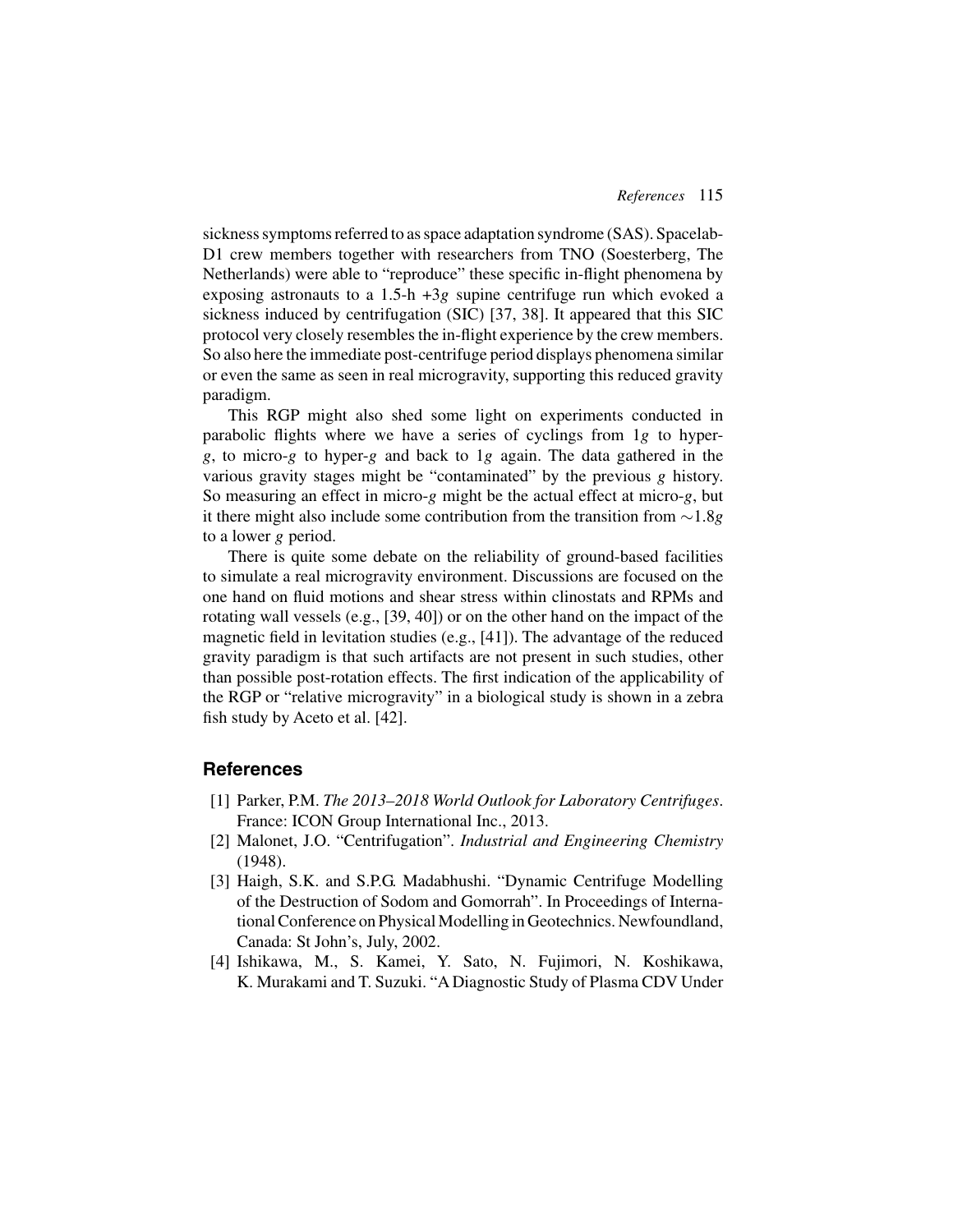Microgravity and its Application to Diamond Deposition". *Advances in Space Research* 24 (1999): 1219–1223.

- [5] Abe, Y., G. Maizza, S. Bellingeri, M. Ishizuka, Y. Nagasaka and T. Suzuki. "Diamond Synthesis by High-Gravity dc Plasma CDV (HGCDV) with Active Control of the Substrate Temperature". *Acta Astronautica* 48 (2001): 121–127.
- [6] van Loon, J.J.W.A., J. Krause, H. Cunha, J. Goncalves, H. Almeida and P. Schiller. "The Large Diameter Centrifuge, LDC, for Life and Physical Sciences and Technology". In *Proceedings of the 'Life in Space for Life on Earth Symposium'*, Angers, France, 22–27 June 2008. ESA SP-663.
- [7] Ciofani, G., L. Ricotti, J. Rigosa, A. Menciassi, V. Mattoli and M. Monici. "Hypergravity Effects on Myoblast Proliferation and Differentiation". *Journal of Bioscience and Bioengineering* 113, no. 2 (2012): 258–261.
- [8] Chebli, Y., L. Pujol, A. Shojaeifard, L. Brouwer, J.J. van Loon and A. Geitmann. "Cell Wall Assembly and Intracellular Trafficking in Plant Cells are Directly Affected by Changes in the Magnitude of Gravitational Acceleration". *PLoS One* 8, no. 3 (2013): e58246.
- [9] Fraser, P.J., D.K. Reynolds, F.E. O'Callaghan and J.J.W.A. van Loon. "Effects of Hypergravity up to 20g on Eye Motor Neurones of the Crab *Carcinus maenas* (L.) During Oscillation Around the Horizontal Axis Using the ESA Large Diameter Centrifuge". *Journal of Gravitational Physiology* 17, no. 1 (2010): P1–P2.
- [10] Serrano, P., J.J.W.A. van Loon, F.J. Medina and R. Herranz. "Relation Between Motility Accelerated Aging and Gene Expression in Selected *Drosophila* Strains Under Hypergravity Conditions". *Microgravity Science and Technology* 25 (2013): 67–72.
- [11] Dorbolo, S., L. Maquet, M. Brandenbourger, F. Ludewig, G. Lumay, H. Caps, N. Vandewalle, S. Rondia, M. Melard, J.J. van Loon,A. Dowson and S. Vincent-Bonnieu. "Influence of the Gravity on the Discharge of a Silo". *Granular Matte*r 15, (2013): 263–273.
- [12] Gibbings, A., E. Komninou and M. Vasile. "Investigation and Modeling of Large Scale Cratering Evens—Lessons Learnt from Experimental Analysis". AIAC-11.E1.8.5. 62nd IAC, Cape Town, South Africa, 2011.
- [13] Lioumbas, J.S., J. Krause and T.D. Karapantsios. "Hypergravity to Explore the Role of Buoyancy in Boiling in Porous Media". *Microgravity Science and Technology* 25, no. 1 (2013): 17–25.
- [14] Sperka, J., P. Soucek, J.J.W.A. van Loon, A. Dowson, C. Schwarz, J. Krause, G. Kroesen and V. Kudrle. "Hypergravity Effects on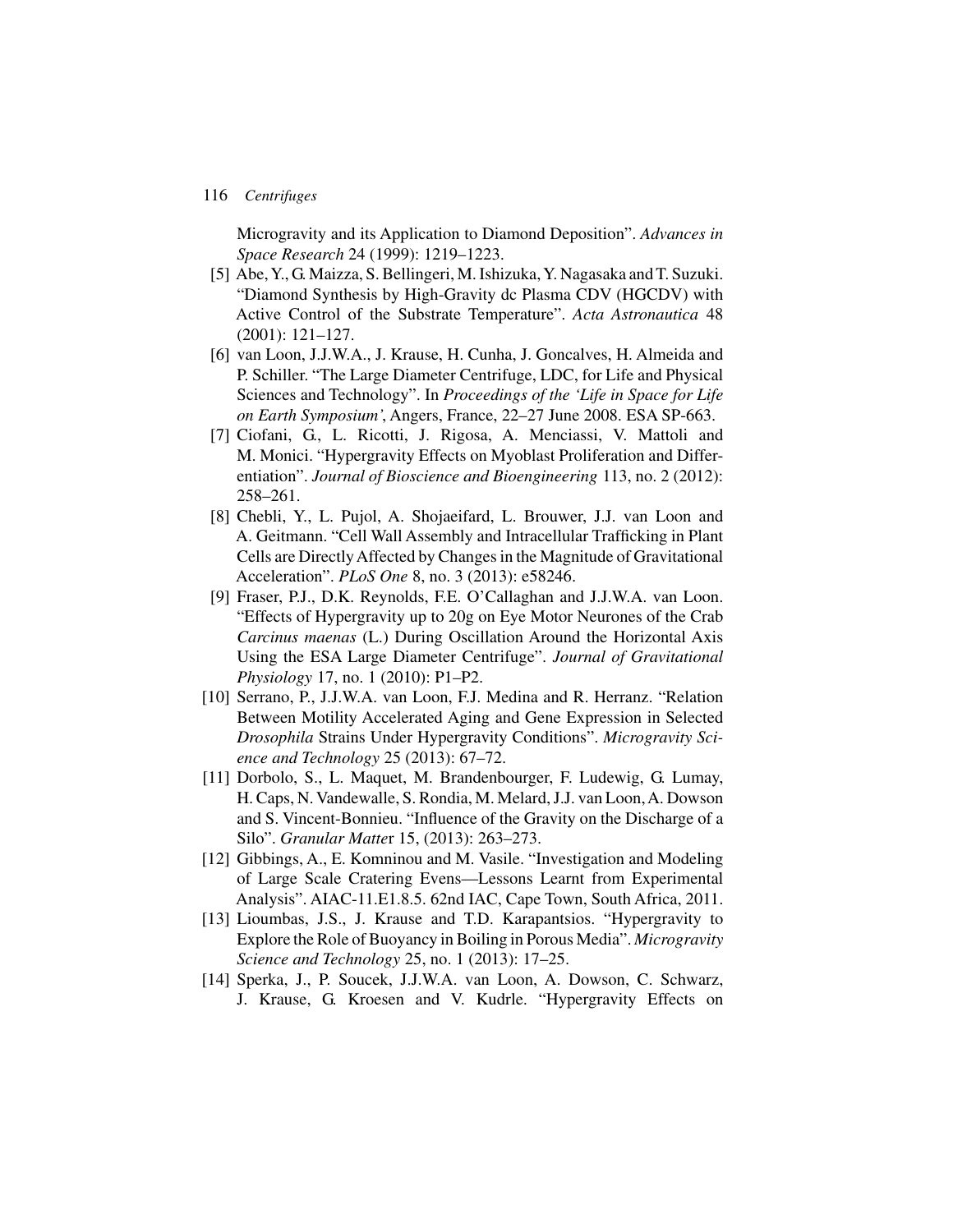Glide Arc Plasma". *The European Physical Journal* D 67 (2013): 261.

- [15] Plaut, K., R.L. Maple, C.E. Wade, L.E. Baer, A.E. Ronca. "Effects of Hypergravity on Mammary Metabolic Function: Gravity Acts as a Continuum". *Journal of Applied Physiology* 95 (2003): 2350–2354.
- [16] Clément, G. and A. Bukley, eds. *Artifical Gravity*. Springer, 2006.
- [17] van Loon, J.J.W.A., L.C. van den Bergh, R. Schelling, J.P. Veldhuijzen and R.H. Huijser. "Development of a Centrifuge for Acceleration Research in Cell and Developmental Biology". In *44th International Astronautical Congress*, IAF/IAA-93-G.4.166, Gratz, Austria, October 1993.
- [18] van Loon, J.J.W.A. Chapter-1 "The gravity environment in space experiments". In *Biology in Space and Life on Earth*, edited by E. Brinckmann. Weinheim, Germany: Whiley,. 2007, pp. 17–32.
- [19] Battaile, C.C., R.N. Grugel, A.B. Hmelo and T.G. Wang. "The Effect of Enhanced Gravity Levels on Microstructural Development in Pb50 wt pct Sn Alloys During Controlled Directional Solidification". *Metallurgical and Materials Transactions A* 25, no. 4 (1994): 865–870.
- [20] Antonutto, G., D. Linnarsson, C.J. Sundberg and P.E. di Prampero. "Artificial Gravity in Space Vestibular Tolerance Assessed by Human Centrifuge Spinning on Earth". *Acta Astronautica* 27 (1992): 71–72.
- [21] Elias, P., T. Jarchow and L.R. Young. "Modeling Sensory Conflict and Motion Sickness in Artificial Gravity". *Acta Astronautica* 62 (2007): 224–231.
- [22] van Loon Jack, J.W.A., Erik H.T.E. Folgering, Carlijn V.C. Bouten, J. Paul Veldhuijzen and Theo H. Smit. "Inertial Shear Forces and the Use of Centrifuges in Gravity Research. What is the Proper Control?" *ASME Journal of Biomechanical Engineering* 125, no. 3 (2003): 342–346.
- [23] Warnke, E., J. Pietsch, M. Wehland, J. Bauer, M. Infanger, M. Görög, R. Hemmersbach, M. Braun, X. Ma, J. Sahana and D. Grimm. "Spheroid Formation of Human Thyroid Cancer Cells Under Simulated Microgravity: a Possible Role of CTGF and CAV1". *Cell Commun Signal* 12 (2014): 32.
- [24] van Loon, J.J.W.A., E.H.T.E. Folgering, C.V.C. Bouten and T.H. Smit. "Centrifuges and Inertial Shear Forces". *Journal of Gravitational Physics*. 11, no. 1 (2004): 29–38.
- [25] Iwase, S., J. Sugenoya, N. Nishimura, W.H. Paloski, L.R. Young, J.J.W.A. van Loon, F. Wuyts, G. Clément, J. Rittweger, R. Gerzer and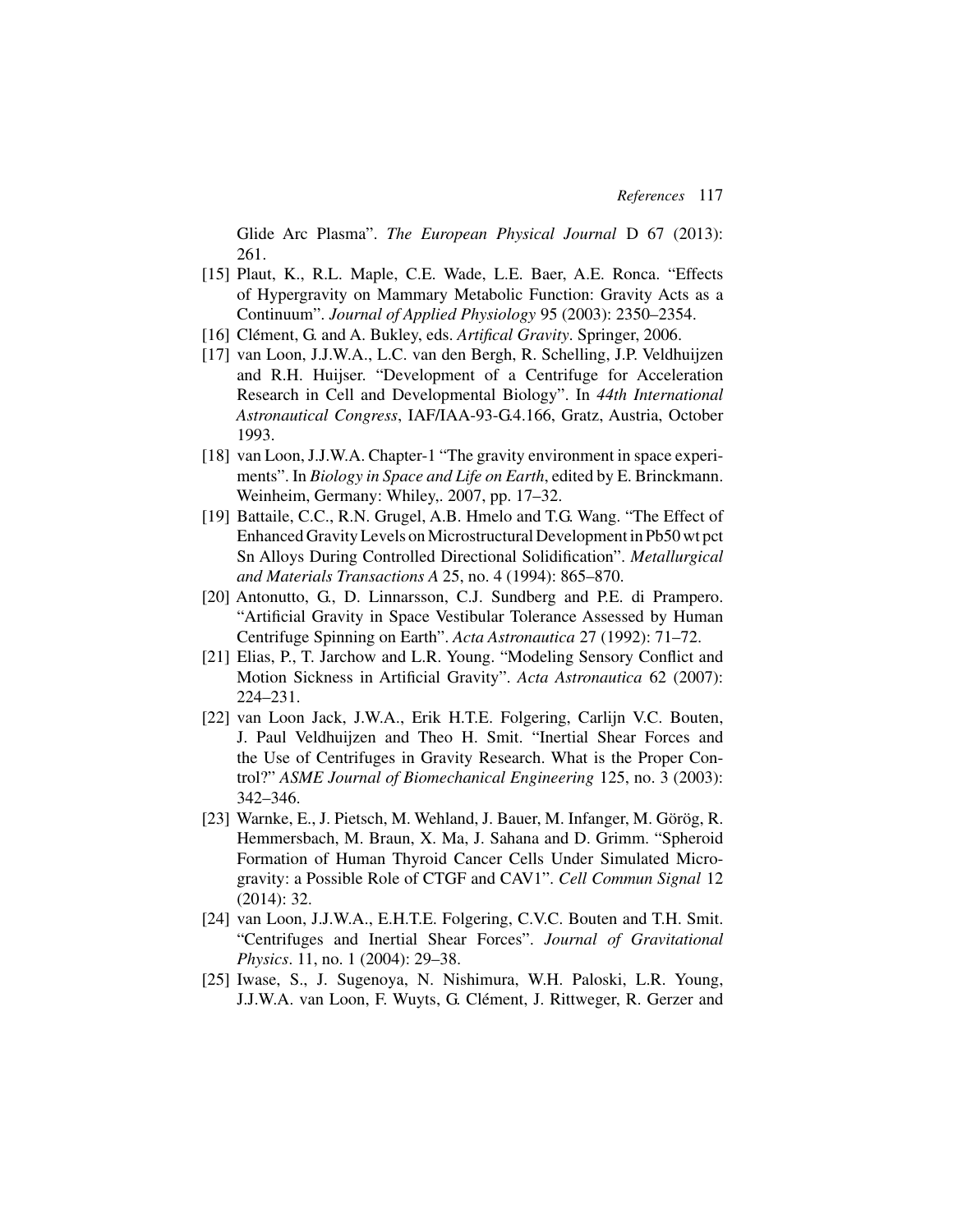J. Lackner. "Artificial Gravity with Ergometric Exercise on International Space Station as the Countermeasure for Space Deconditioning in Humans". In *31st Annual ISGP Symposium, 11th ESA Life Sciences Symposium, 5th ISSBB Meeting, ELGRA Symposium*, Trieste, Italy, June 2010.

- [26] van Loon, J.J.W.A. "The Human Centrifuge". *Microgravity Science and Technology* 21 (2009): 203–207.
- [27] van Loon, J.J.W.A., J.P. Baeyens, J. Berte, S. Blanc, L. Braak, K. Bok, J. Bos, R. Boyle, N. Bravenboer, E.M.W. Eekhoff, A. Chouker, G. Clement, P. Cras, E. Cross, M.-A. Custaud, M. De Angelis, T. Delavaux, R. Delfos, C. Poelma, P. Denise, D. Felsenberg, D. Delavy, K. Fong, C. Fuller, S. Grillner, E. Groen, J. Harlaar, M. Heer, N. Heglund, H. Hinghofer-Szalkay, N. Goswami, M. Hughes-Fulford, S. Iwase, J.M. Karemaker, B. Langdahl, D. Linnarsson, C. Lüthen, M. Monici, E. Mulder, M. Narici, P. Norsk, W. Paloski, G.K. Prisk, M. Rutten, P. Singer, D.F. Stegeman, A. Stephan, G.J.M. Stienen, P. Suedfeld, P. Tesch, O. Ullrich, R. van den Berg, P. Van de Heyning, A. Delahaye, J. Veyt, L. Vico, E. Woodward, L.R. Young and F. Wuyts. "A Large Human Centrifuge for Exploration and Exploitation Research". *Annales Kinesiologiae* 3, no. 1 (2012): 107–121.
- [28] Croute, F., Y. Gaubin, B. Pianezzi and J.P. Soleilhavoup. "Effects of Hypergravity on the Morphology, the Cytoskeleton, the Synthesis of Extracellular Macromolecules and the Activity of Degradative Enzymes". *Life Sciences in Space Research*. ESA SP-366 (1994): 31–24.
- [29] Li, S., Q. Shi, G. Liu, W. Zhang, Z. Wang, Y. Wang and K. Dai. "Mechanism of Platelet Functional Changes and Effects of Anti-Platelet Agents on In Vivo Hemostasis Under Different Gravity Conditions". *Journal of Applied Physiology* 108, no. 5(2010): 1241–1249.
- [30] Vassy, J., S. Portet, M. Beil, G. Millot, F. Fauvel-Lafeve, A. Karniguian, G. Gasset, T. Irinopoulou, F. Calvo, J.P. Rigaut and D.S. "The Effect of Weightlessness on Cytoskeleton Architecture and Proliferation of Human Breast Cancer Cell Line MCF-7". *FASEB J* 15 (2001): 1104–1106.
- [31] Macias, B.R., P. Cao, D.E. Watenpaugh and A.R. Hargens. "LBNP Treadmill Exercise Maintains Spine Function and Muscle Strength in Identical Twins During 28-Day Simulated Microgravity". *Journal of Applied Physiology* 102, no. 6(1985): 2274–2278.